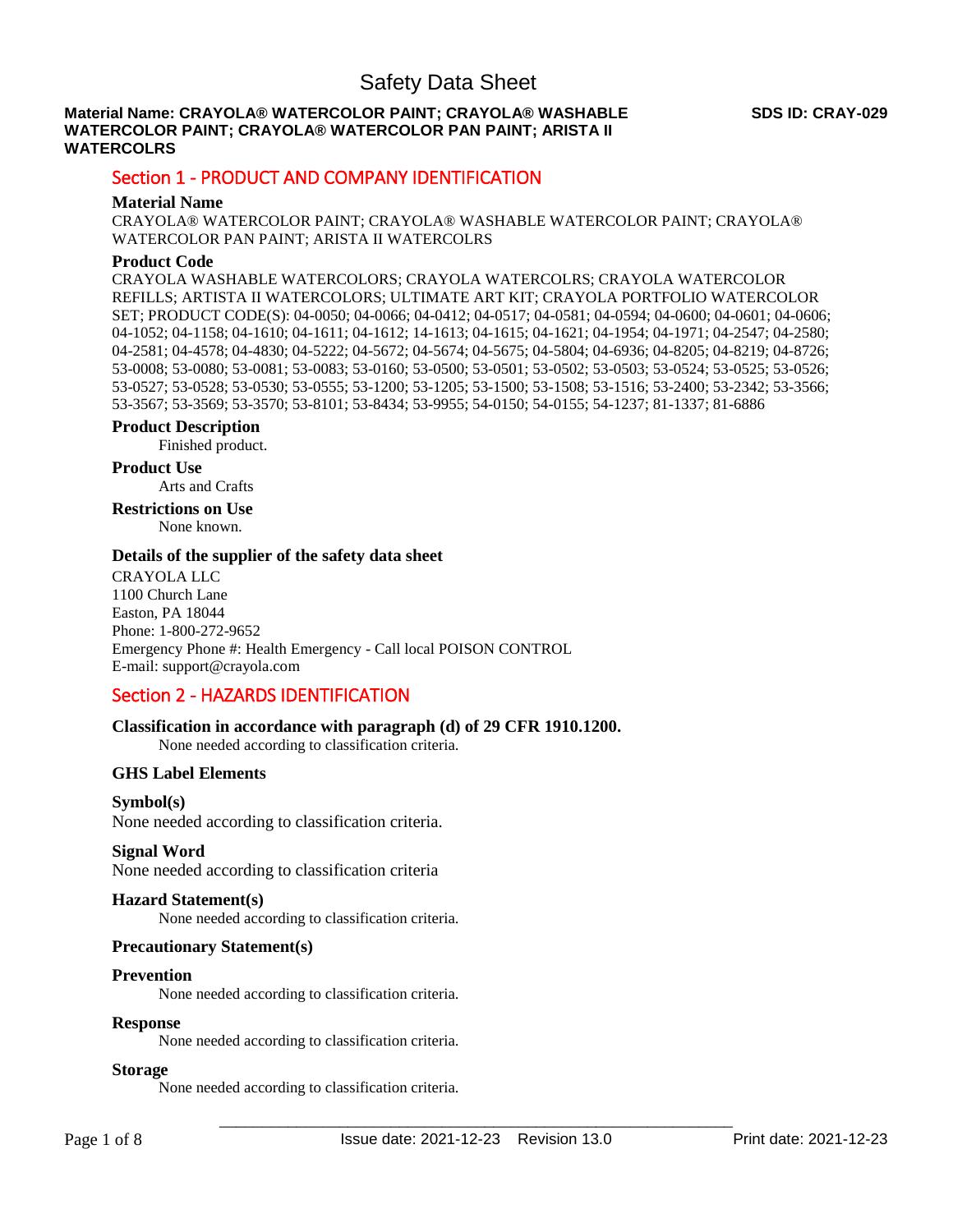### **Material Name: CRAYOLA® WATERCOLOR PAINT; CRAYOLA® WASHABLE WATERCOLOR PAINT; CRAYOLA® WATERCOLOR PAN PAINT; ARISTA II WATERCOLRS**

### **Disposal**

Dispose in accordance with all applicable federal, state/regional and local laws and regulations.

### **Other Hazards**

None known.

## Section 3 - COMPOSITION / INFORMATION ON INGREDIENTS

| <b>CAS</b>    | <b>Component Name</b>                                                                                                                                                                                                    | <b>Percent</b> |
|---------------|--------------------------------------------------------------------------------------------------------------------------------------------------------------------------------------------------------------------------|----------------|
| Not available | Product has been certified as nontoxic by the Art $\&$<br>Creative Materials Institute, Inc. and conforms to ASM<br>D 4236 standard practice for labeling art materials for<br>acute and chronic adverse health hazards. | 100            |

### **Component Related Regulatory Information**

The chemical identity and/or percentage of composition is being withheld as a trade secret.

## Section 4 - FIRST AID MEASURES

### **Inhalation**

It is unlikely that emergency treatment will be required. Remove from exposure. Get medical attention, if needed.

### **Skin**

It is unlikely that emergency treatment will be required. If adverse effects occur, wash with soap or mild detergent and large amounts of water. Get medical attention, if needed.

### **Eyes**

It is unlikely that emergency treatment will be required. Flush eyes with plenty of water for at least 15 minutes. If eye irritation persists: Get medical advice/attention.

### **Ingestion**

Call a poison control center or doctor immediately for treatment advice.

### **Most Important Symptoms/Effects**

### **Acute**

No information on significant adverse effects.

### **Delayed**

No information on significant adverse effects.

### **Indication of any immediate medical attention and special treatment needed**

Treat symptomatically and supportively.

## Section 5 - FIRE FIGHTING MEASURES

### **Extinguishing Media**

**Suitable Extinguishing Media** 

Water carbon dioxide, regular dry chemical, regular foam,

### **Unsuitable Extinguishing Media**

None known.

## **Hazardous Combustion Products**

Oxides of carbon

**Advice for firefighters** 

Slight fire hazard.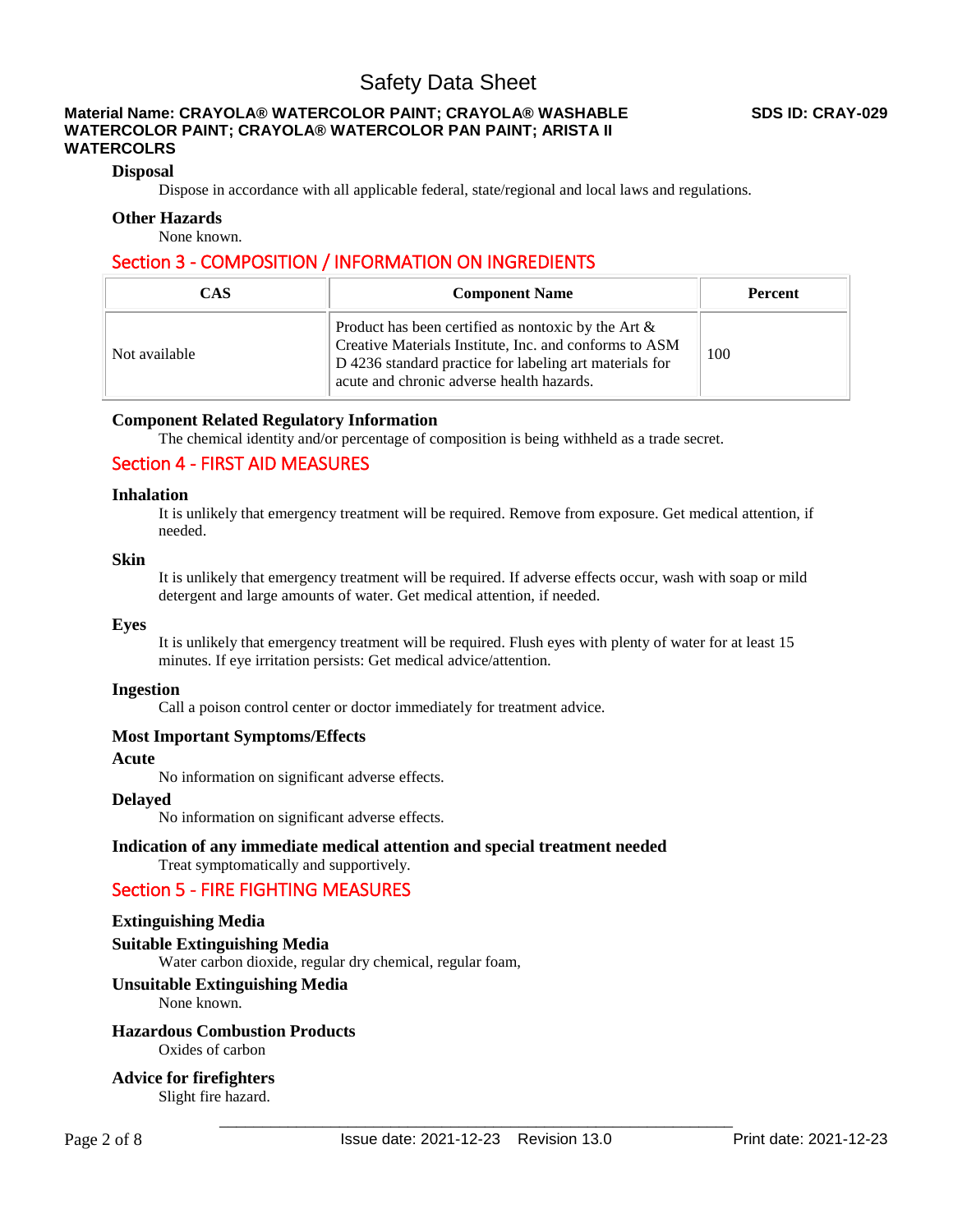### **Material Name: CRAYOLA® WATERCOLOR PAINT; CRAYOLA® WASHABLE WATERCOLOR PAINT; CRAYOLA® WATERCOLOR PAN PAINT; ARISTA II WATERCOLRS**

### **Fire Fighting Measures**

Move container from fire area if it can be done without risk. Use extinguishing agents appropriate for surrounding fire. Avoid inhalation of material or combustion by-products. Stay upwind and keep out of low areas.

### **Special Protective Equipment and Precautions for Firefighters**

Wear protective clothing and equipment suitable for the surrounding fire.

## Section 6 - ACCIDENTAL RELEASE MEASURES

## **Personal Precautions, Protective Equipment and Emergency Procedures**

None.

### **Methods and Materials for Containment and Cleaning Up**

Stop leak if possible without personal risk. Collect spilled material in appropriate container for disposal.

## Section 7 - HANDLING AND STORAGE

### **Precautions for Safe Handling**

Wash thoroughly after handling. Use methods to minimize dust.

### **Conditions for Safe Storage, Including any Incompatibilities**

None needed according to classification criteria.

Store and handle in accordance with all current regulations and standards. See original container for storage recommendations. Keep separated from incompatible substances.

### **Incompatible Materials**

oxidizing materials

## Section 8 - EXPOSURE CONTROLS / PERSONAL PROTECTION

### **Component Exposure Limits**

The following constituents are the only constituents of the product which have a PEL, TLV or other recommended exposure limit. At this time, the other constituents have no known exposure limits.

### **ACGIH - Threshold Limit Values - Biological Exposure Indices (BEI)**

There are no biological limit values for any of this product's components.

### **Engineering Controls**

Based on available information, additional ventilation is not required.

### **Individual Protection Measures, such as Personal Protective Equipment**

### **Eye/face protection**

Eye protection not required under normal conditions.

### **Skin Protection**

Protective clothing is not required under normal conditions.

### **Respiratory Protection**

No respirator is required under normal conditions of use. Under conditions of frequent use or heavy exposure, respiratory protection may be needed.

### **Glove Recommendations**

Protective gloves are not required under normal conditions.

## Section 9 - PHYSICAL AND CHEMICAL PROPERTIES

| Appearance | various<br>colors | <b>Physical State</b> | solid    |
|------------|-------------------|-----------------------|----------|
| Odor       | odorless          | Color                 | multiple |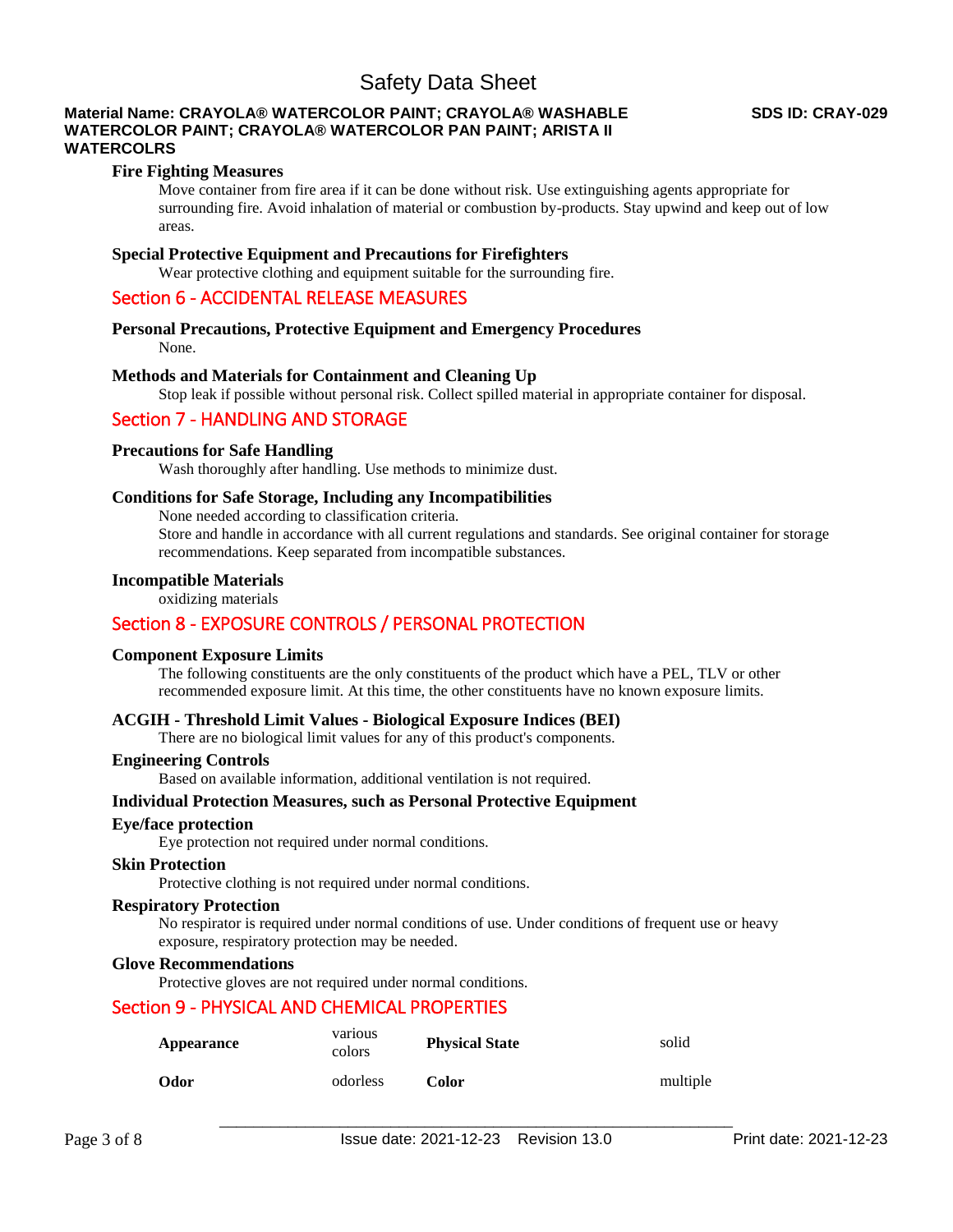### **Material Name: CRAYOLA® WATERCOLOR PAINT; CRAYOLA® WASHABLE WATERCOLOR PAINT; CRAYOLA® WATERCOLOR PAN PAINT; ARISTA II WATERCOLRS**

| <b>Odor Threshold</b>              | <b>Not</b><br>available | pH                                                | Not<br>available        |
|------------------------------------|-------------------------|---------------------------------------------------|-------------------------|
| <b>Melting Point</b>               | <b>Not</b><br>available | <b>Boiling Point</b>                              | <b>Not</b><br>available |
| <b>Boiling Point Range</b>         | Not<br>available        | <b>Freezing point</b>                             | <b>Not</b><br>available |
| <b>Evaporation Rate</b>            | <b>Not</b><br>available | <b>Flammability</b> (solid, gas)                  | <b>Not</b><br>available |
| <b>Autoignition</b><br>Temperature | <b>Not</b><br>available | <b>Flash Point</b>                                | <b>Not</b><br>available |
| <b>Lower Explosive Limit</b>       | <b>Not</b><br>available | <b>Decomposition temperature</b>                  | <b>Not</b><br>available |
| <b>Upper Explosive Limit</b>       | <b>Not</b><br>available | <b>Vapor Pressure</b>                             | <b>Not</b><br>available |
| Vapor Density (air=1)              | <b>Not</b><br>available | <b>Specific Gravity (water=1)</b>                 | <b>Not</b><br>available |
| <b>Water Solubility</b>            | (Soluble)               | <b>Partition coefficient: n-</b><br>octanol/water | <b>Not</b><br>available |
| <b>Viscosity</b>                   | <b>Not</b><br>available | <b>Kinematic viscosity</b>                        | <b>Not</b><br>available |
| <b>Solubility (Other)</b>          | <b>Not</b><br>available | <b>Density</b>                                    | <b>Not</b><br>available |
| <b>Physical Form</b>               | solid                   | <b>Molecular Weight</b>                           | <b>Not</b><br>available |

## Section 10 - STABILITY AND REACTIVITY

### **Reactivity**

No hazard expected.

### **Chemical Stability**

Stable at normal temperatures and pressure.

## **Possibility of Hazardous Reactions**

Will not polymerize. **Conditions to Avoid**

None reported.

### **Incompatible Materials** oxidizing materials

### **Hazardous decomposition products**  Oxides of carbon.

### **Thermal decomposition products**  Oxides of carbon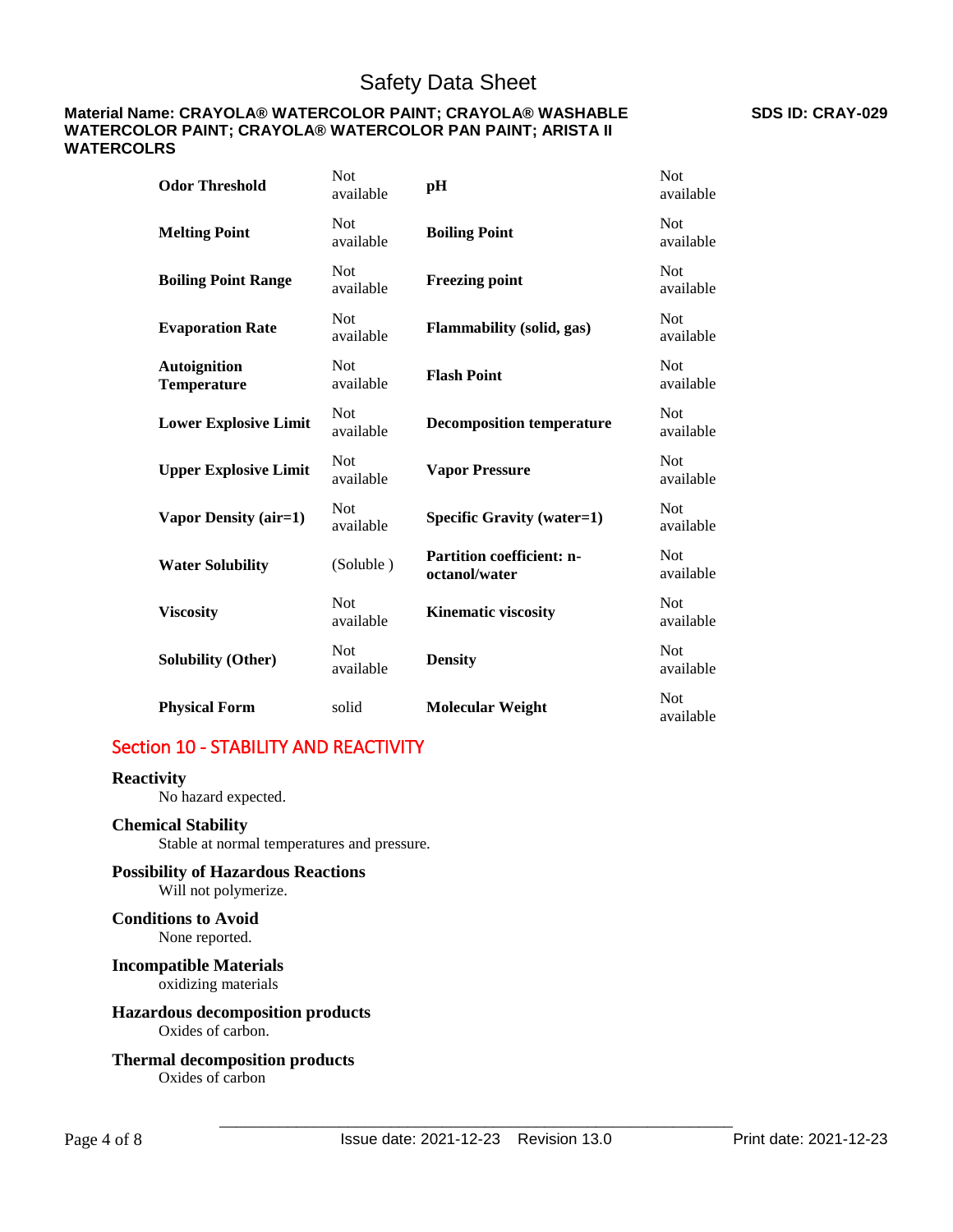### **Material Name: CRAYOLA® WATERCOLOR PAINT; CRAYOLA® WASHABLE WATERCOLOR PAINT; CRAYOLA® WATERCOLOR PAN PAINT; ARISTA II WATERCOLRS**

## Section 11 - TOXICOLOGICAL INFORMATION

### **Information on Likely Routes of Exposure**

### **Inhalation**

No information on significant adverse effects.

### **Skin Contact**

No information on significant adverse effects.

### **Eye Contact**

No information on significant adverse effects.

## **Ingestion**

No information on significant adverse effects.

### **Acute and Chronic Toxicity**

### **Component Analysis - LD50/LC50**

The components of this material have been reviewed in various sources and no selected endpoints have been identified.

### **Product Toxicity Data**

## **Acute Toxicity Estimate**

No data available.

### **Immediate Effects**

No information on significant adverse effects.

### **Delayed Effects**

No information on significant adverse effects.

## **Irritation/Corrosivity Data**

None

### **Respiratory Sensitization**

No information available for the product.

### **Dermal Sensitization**

No information available for the product.

### **Component Carcinogenicity**

None of this product's components are listed by ACGIH, IARC, NTP, DFG or OSHA.

### **Germ Cell Mutagenicity**

No information available for the product.

## **Tumorigenic Data**

No data available

## **Reproductive Toxicity**

No information available for the product.

### **Specific Target Organ Toxicity - Single Exposure**

No target organs identified.

### **Specific Target Organ Toxicity - Repeated Exposure**  No target organs identified.

**Aspiration hazard**  no data available.

### **SDS ID: CRAY-029**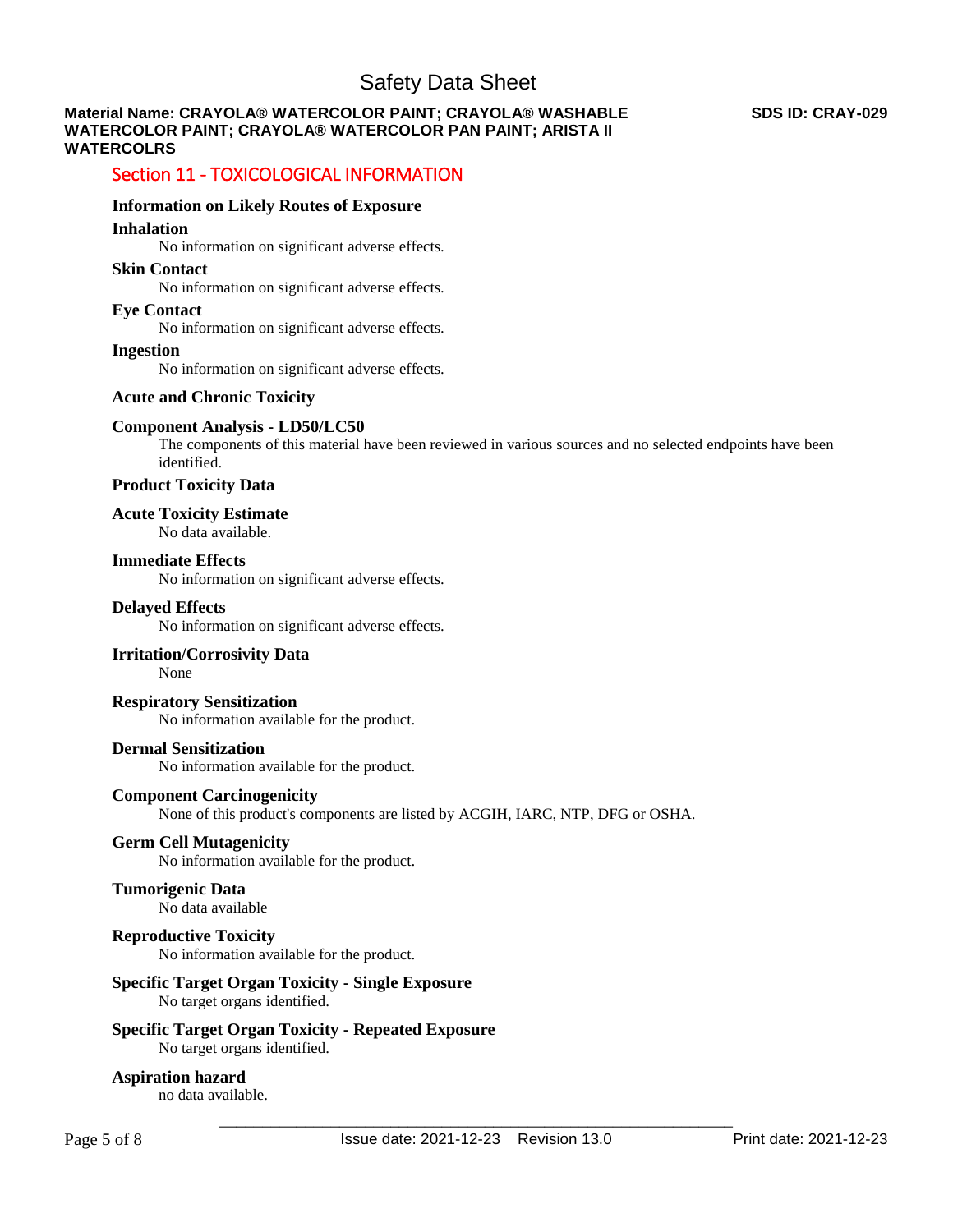### **Material Name: CRAYOLA® WATERCOLOR PAINT; CRAYOLA® WASHABLE WATERCOLOR PAINT; CRAYOLA® WATERCOLOR PAN PAINT; ARISTA II WATERCOLRS**

### **Medical Conditions Aggravated by Exposure** No data available.

## Section 12 - ECOLOGICAL INFORMATION

### **Ecotoxicity**

No information available for the product.

### **Component Analysis - Aquatic Toxicity**

No LOLI ecotoxicity data are available for this product's components.

### **Persistence and Degradability**

No information available for the product.

### **Bioaccumulative Potential**

No information available for the product.

### **Mobility**

No information available for the product.

## Section 13 - DISPOSAL CONSIDERATIONS

### **Disposal Methods**

Dispose in accordance with all applicable regulations.

### **Component Waste Numbers**

The U.S. EPA has not published waste numbers for this product's components.

## Section 14 - TRANSPORT INFORMATION

**US DOT Information: UN/NA #:** Not regulated

### **IATA Information:**

**UN#:** Not regulated

### **ICAO Information:**

**UN#:** Not regulated

### **IMDG Information:**

**UN#:** Not regulated

### **International Bulk Chemical Code**

This material does not contain any chemicals required by the IBC Code to be identified as dangerous chemicals in bulk.

## Section 15 - REGULATORY INFORMATION

### **U.S. Federal Regulations**

None of this product's components are listed under SARA Sections 302/304 (40 CFR 355 Appendix A), SARA Section 313 (40 CFR 372.65), CERCLA (40 CFR 302.4), TSCA 12(b), or require an OSHA process safety plan.

### **SARA Section 311/312 (40 CFR 370 Subparts B and C) reporting categories**

No hazard categories applicable.

### **U.S. State Regulations**

None of this product's components are listed on the state lists from CA, MA, MN, NJ or PA.

### **California Safe Drinking Water and Toxic Enforcement Act (Proposition 65)**

### **SDS ID: CRAY-029**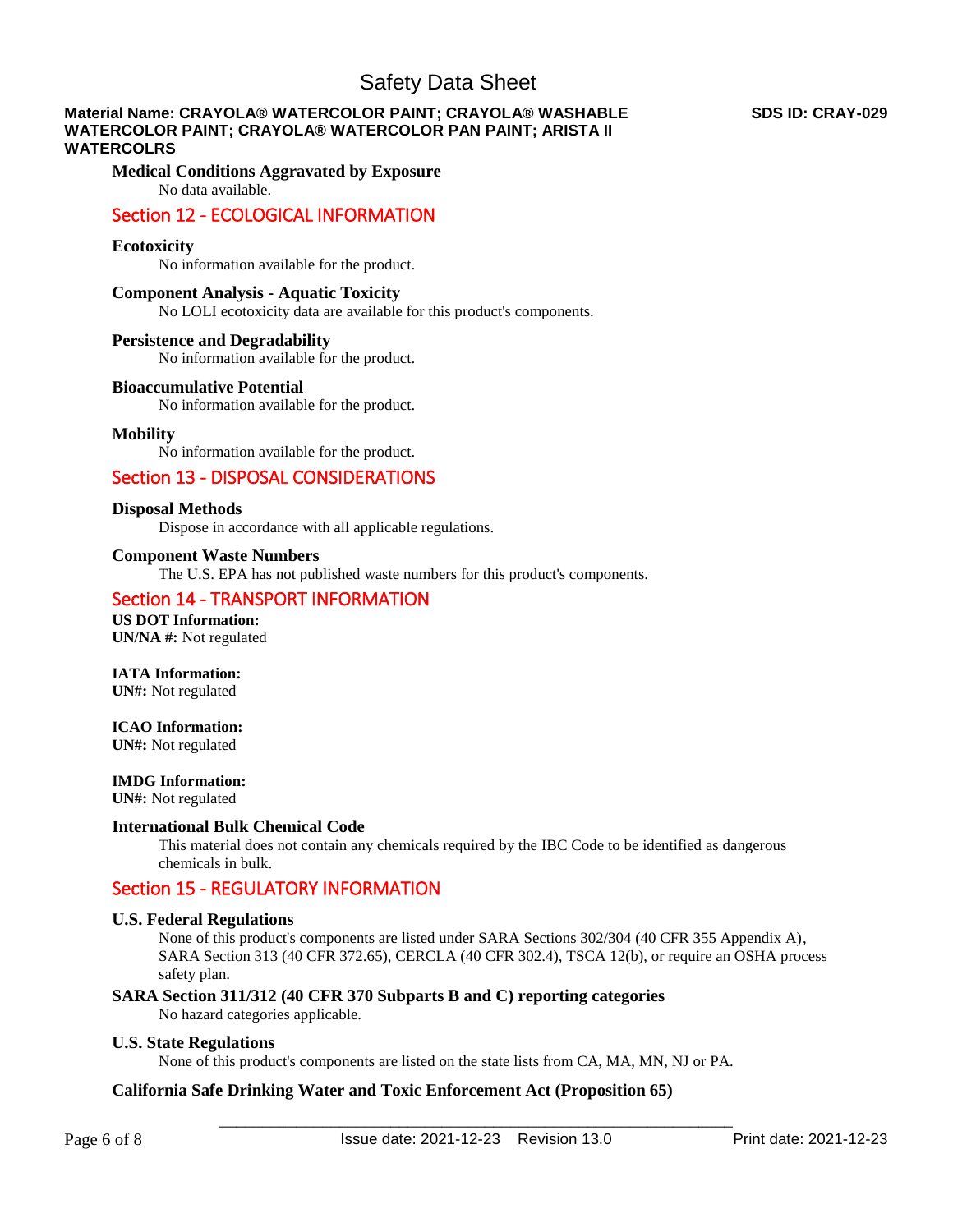### **Material Name: CRAYOLA® WATERCOLOR PAINT; CRAYOLA® WASHABLE WATERCOLOR PAINT; CRAYOLA® WATERCOLOR PAN PAINT; ARISTA II WATERCOLRS**

Not listed under California Proposition 65.

### **Component Analysis - Inventory**

### **U.S. Inventory (TSCA)**

All of the components of this product are listed on the TSCA Inventory.

## Section 16 - OTHER INFORMATION

#### **NFPA Ratings**

Health: 1 Fire: 1 Instability: 0 Hazard Scale:  $0 =$  Minimal  $1 =$  Slight  $2 =$  Moderate  $3 =$  Serious  $4 =$  Severe

### **Summary of Changes**

10/13/2021 - Update to Section(s) 1.

### **Key / Legend**

ACGIH - American Conference of Governmental Industrial Hygienists; ADR - European Road Transport; AU - Australia; BOD - Biochemical Oxygen Demand; C - Celsius; CA - Canada; CA/MA/MN/NJ/PA - California/Massachusetts/Minnesota/New Jersey/Pennsylvania\*; CAS - Chemical Abstracts Service; CERCLA - Comprehensive Environmental Response, Compensation, and Liability Act; CFR - Code of Federal Regulations (US); CLP - Classification, Labelling, and Packaging; CN - China; CPR - Controlled Products Regulations; DFG - Deutsche Forschungsgemeinschaft; DOT - Department of Transportation; DSD - Dangerous Substance Directive; DSL - Domestic Substances List; EC – European Commission; EEC - European Economic Community; EIN - European Inventory of (Existing Commercial Chemical Substances); EINECS - European Inventory of Existing Commercial Chemical Substances; ENCS - Japan Existing and New Chemical Substance Inventory; EPA - Environmental Protection Agency; EU - European Union; F - Fahrenheit; F - Background (for Venezuela Biological Exposure Indices); IARC - International Agency for Research on Cancer; IATA - International Air Transport Association; ICAO - International Civil Aviation Organization; IDL - Ingredient Disclosure List; IDLH - Immediately Dangerous to Life and Health; IMDG - International Maritime Dangerous Goods; ISHL - Japan Industrial Safety and Health Law; IUCLID - International Uniform Chemical Information Database; JP - Japan; Kow - Octanol/water partition coefficient; KR KECI Annex 1 - Korea Existing Chemicals Inventory (KECI) / Korea Existing Chemicals List (KECL); KR KECI Annex 2 - Korea Existing Chemicals Inventory (KECI) / Korea Existing Chemicals List (KECL) , KR - Korea; LD50/LC50 - Lethal Dose/ Lethal Concentration; KR REACH CCA - Korea Registration and Evaluation of Chemical Substances Chemical Control Act; LEL - Lower Explosive Limit; LLV - Level Limit Value; LOLI - List Of LIsts™ - ChemADVISOR's Regulatory Database; MAK - Maximum Concentration Value in the Workplace; MEL - Maximum Exposure Limits; MX – Mexico; Ne-Non-specific; NFPA - National Fire Protection Agency; NIOSH - National Institute for Occupational Safety and Health; NJTSR - New Jersey Trade Secret Registry; Nq - Non-quantitative; NSL – Non-Domestic Substance List (Canada); NTP - National Toxicology Program; NZ - New Zealand; OSHA - Occupational Safety and Health Administration; PEL- Permissible Exposure Limit; PH - Philippines; RCRA - Resource Conservation and Recovery Act; REACH- Registration, Evaluation, Authorisation, and restriction of Chemicals; RID - European Rail Transport; SARA - Superfund Amendments and Reauthorization Act; Sc - Semi-quantitative; STEL - Short-term Exposure Limit; TCCA – Korea Toxic Chemicals Control Act; TDG - Transportation of Dangerous Goods; TH-TECI - Thailand - FDA Existing Chemicals Inventory (TECI); TLV - Threshold Limit Value; TSCA - Toxic Substances Control Act; TW – Taiwan; TWA - Time Weighted Average; UEL - Upper Explosive Limit; UN/NA - United Nations /North American; US - United States; VLE - Exposure Limit Value (Mexico); VN (Draft) - Vietnam (Draft); WHMIS - Workplace Hazardous Materials Information System (Canada).

### **Other Information**

#### **Disclaimer:**

Supplier gives no warranty whatsoever, including the warranties of merchantability or of fitness for a particular purpose. Any product purchased is sold on the assumption the purchaser shall determine the